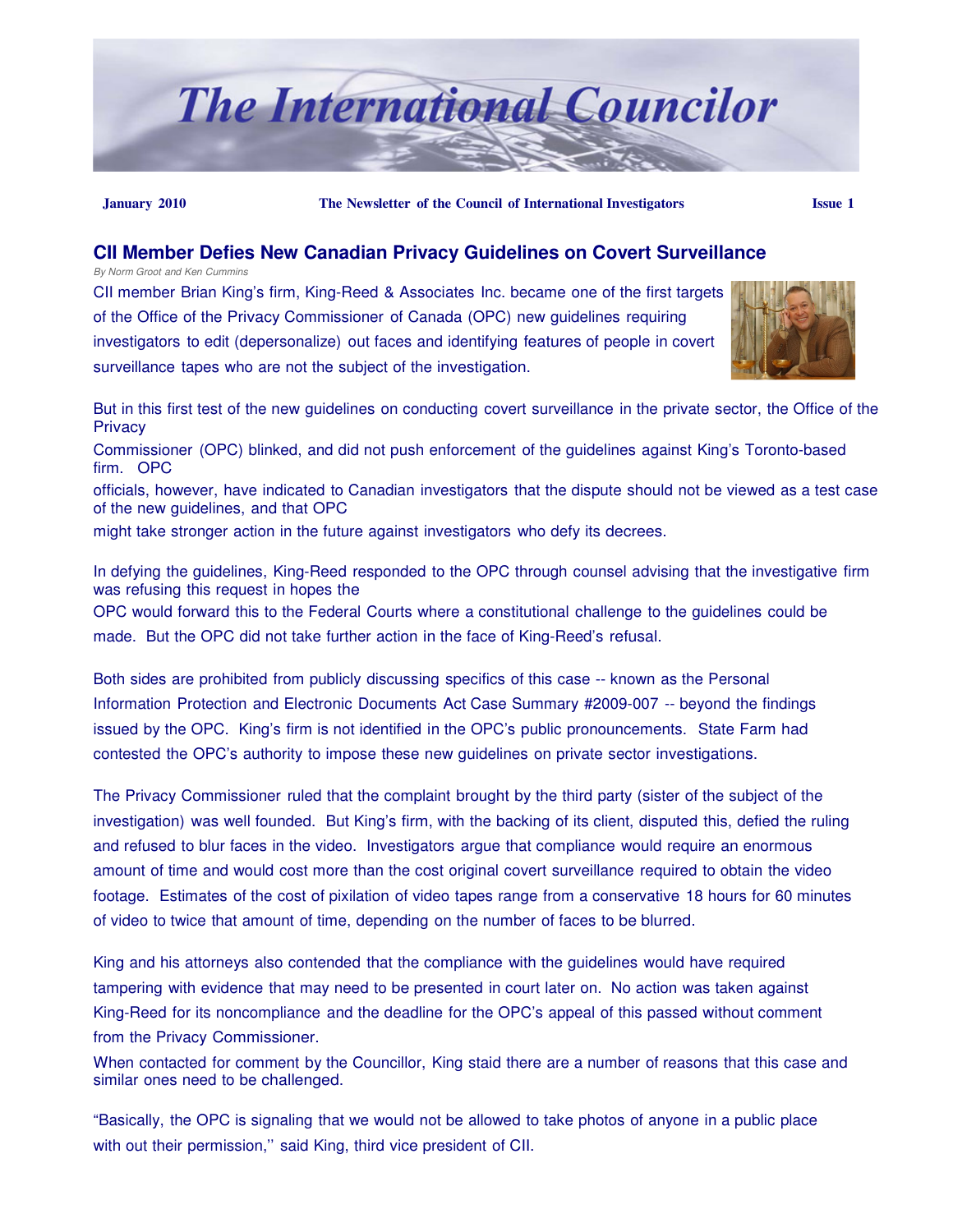"This is not a case of where someone's privacy was invaded," he added. "The woman who was photographed was walking in and out of a shopping mall in plain view. The video captured a woman who was the sister of the subject of the investigation walking with (the subject), and was not shown in any type of public setting. It was evidence in a civil ligation."

King said his firm's stand against the OPC has the backing of several industry associations and the legal bar. ``This delves deep into the principles of civil ligation and the tampering of physical evidence, which, it appears, the OPC has not considered in any type of detail,' King said.

A second case currently weaving through the Canadian Court system that was initiated by State Farm Mutual Automobile Insurance Co. involves very similar issues with respect to the constitutional authority of the OPC to insert itself into the litigation processes. This case is expected to be heard later this Year.

The present firestorm over the OPC's action erupted last May when the proposed guidelines were first posted on OPC's website, just days after the King firm's refusal to agree to the third-party masking. The proposal drew stiff opposition from investigators and professional associations across Canada, including the Canadian Association of Private Investigators (CAPI). Opponents stressed in submissions to the Office of the Privacy Commissioner (OPC) that the guidelines would encumber the private investigation of fraud and failed to strike an appropriate balance between privacy interests on the one hand, and the public's interest in security, crime prevention, and law enforcement on the other.

Investigators warn that if the guidelines prevail in Canada, European countries soon will be trying to impose similar restrictions on covert surveillance. Insurance fraud is estimated to cost Canada's property and casualty insurance industry \$1.3 billion annually. The costs of employment-related fraud have never been quantified but they are known to be significant. Investigators have waned that there will be further cost implications as a result of the publication of the OPC's guidelines. For example, the OPC's suggestion that surveillance should be used only as a "last resort," would arguably make private investigations less effective. Furthermore, the Guidelines' onerous provisions, such as the pixilation of third party images, would ultimately increase the costs of providing goods and services, as compliance with the Guidelines would result in higher fraud insurance premiums throughout the marketplace.

``The impact on business has been hard to measure," said CII member Paul Reid, vice president of Garda Investigation Services in Toronto. ``After May (when the guidelines were proposed), there was no impact. By October, there was a chill in the insurance community that conservatively resulted in a 25 percent dip in business. That seems to be leveling out now.''

According to the OPC's public statements in the State Farm case, "a woman and her daughter were surprised to learn that video images of them were taken in a public place during a covert video surveillance operation on the woman's sister. The covert surveillance had been requested by the sister's insurance company because of an ongoing legal dispute with her. The woman filed a complaint against the private investigation firm that the insurance company had hired to investigate her sister.

"After our investigation into the complaint, the Assistant Privacy Commissioner made several recommendations to the private investigation firm concerning the collection and use of personal information during covert video surveillance . . . While the firm agreed to implement some recommendations, it did not agree to implement all of them. It said that it would continue to collect, use and disclose personal information of third parties without their consent . . . It also refused to depersonalize or remove third-party information collected without consent."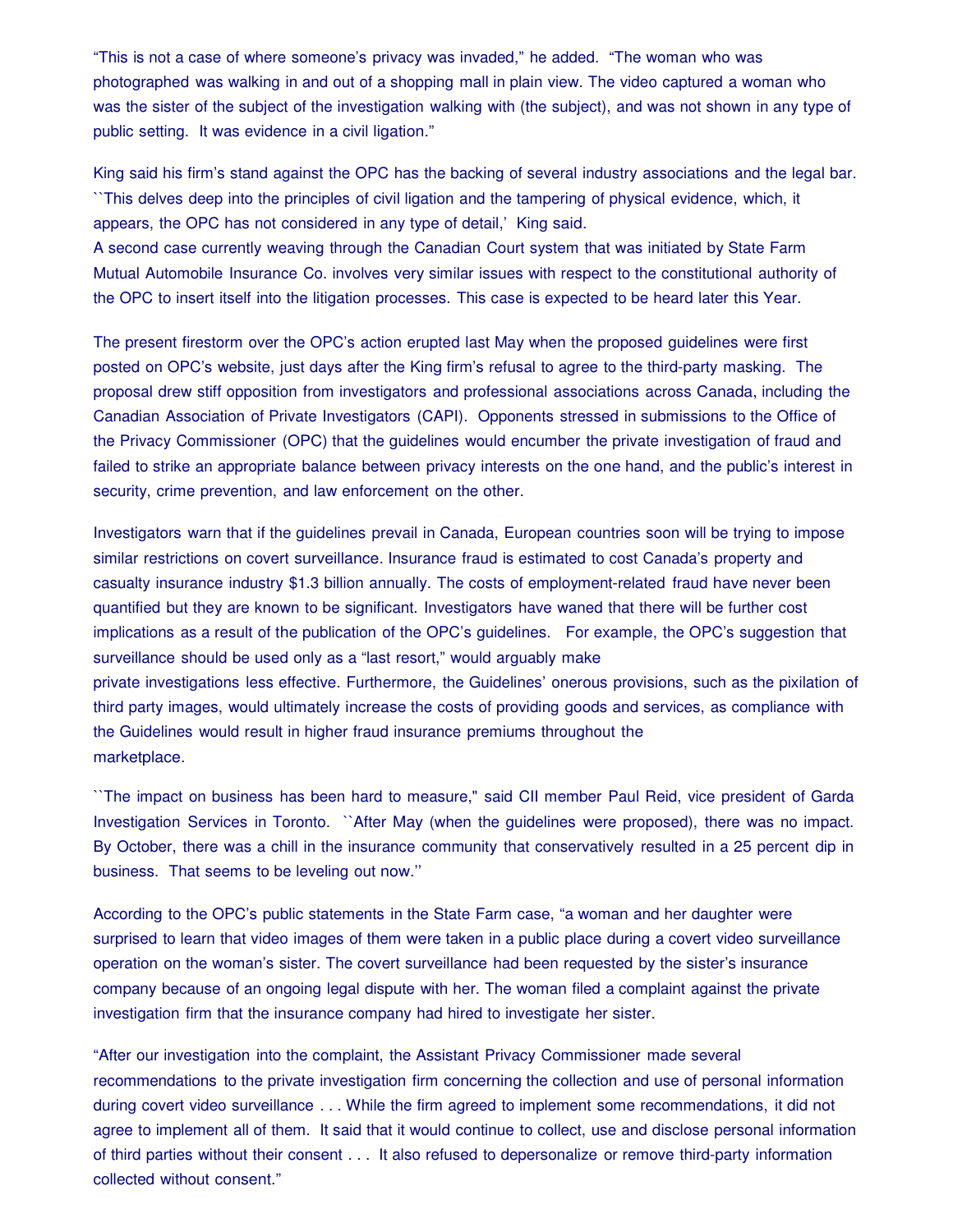"The Assistant Commissioner concluded that the collection without consent of third-party personal information via covert video surveillance could be acceptable under the Act . . . in certain, specific situations. (For example, when the third-party collection could be shown to be relevant to the purpose of the collection of information about the subject of the surveillance.) However, the Assistant Commissioner did not find the particular circumstances of the complainant's case to constitute one of these acceptable situations."

One of the most effective tools in a private investigator's arsenal is covert surveillance. Investigators have assured the OPC that covert surveillance can be conducted with minimal impact on legitimate expectations of personal privacy. Guideline opponents point out that organizations, such as insurers and employers, generally do not want to conduct surveillance, as it adds to the cost of claims adjudication and workplace management, and have no interest in collecting sensitive information extraneous to the purpose of the investigation. Rather, the joint objective of a private investigator and his or her principal is to obtain information that would assist in determining if a fraud, breach of contract, or other contravention of the law has taken place.

The Guidelines challenge the ability of businesses to determine the scope and methodology of their investigations. CAPI holds that insurers and employers should be permitted to exercise their discretion in selecting investigative options, including covert surveillance. As a result of OPC's inaction in the State Farm matter, Canadian investigators are united in their determination to ignore the guidelines when they interfere with the normal conduct of business.

``What is the net result of failing to comply? Nothing," says Paul Reid. ``As a result, I think things are beginning to turn north again.'' "I think it's another tempest in a teapot, but it did cost us some money for awhile,'' Reid added.

(Footnote: Brian King commented to The Councillor that his firm collects and disseminates personal information of individuals with the highest regards to the laws of the country and has a very strict Code of Conduct when it comes to the handling of personal information. "But, sometimes, you have to draw a line in the sand," he said. The firm's Code of Conduct is posted on its website and provided to its clients. "We would love to see this issue heard in our Federal Courts to get a definitive ruling and will not allow the Privacy Commissioner to make up the rules as they go," he said.

Norman Groot is counsel to the Canadian Association of Special Investigation Units, the Canadian Independent Adjusters Association and the Canadian Association of Private Investigators on privacy and investigation matters. He is also the author of the first comprehensive Canadian text on law and private investigations: Canadian Law and Private Investigations, available from Irwin Law Inc.

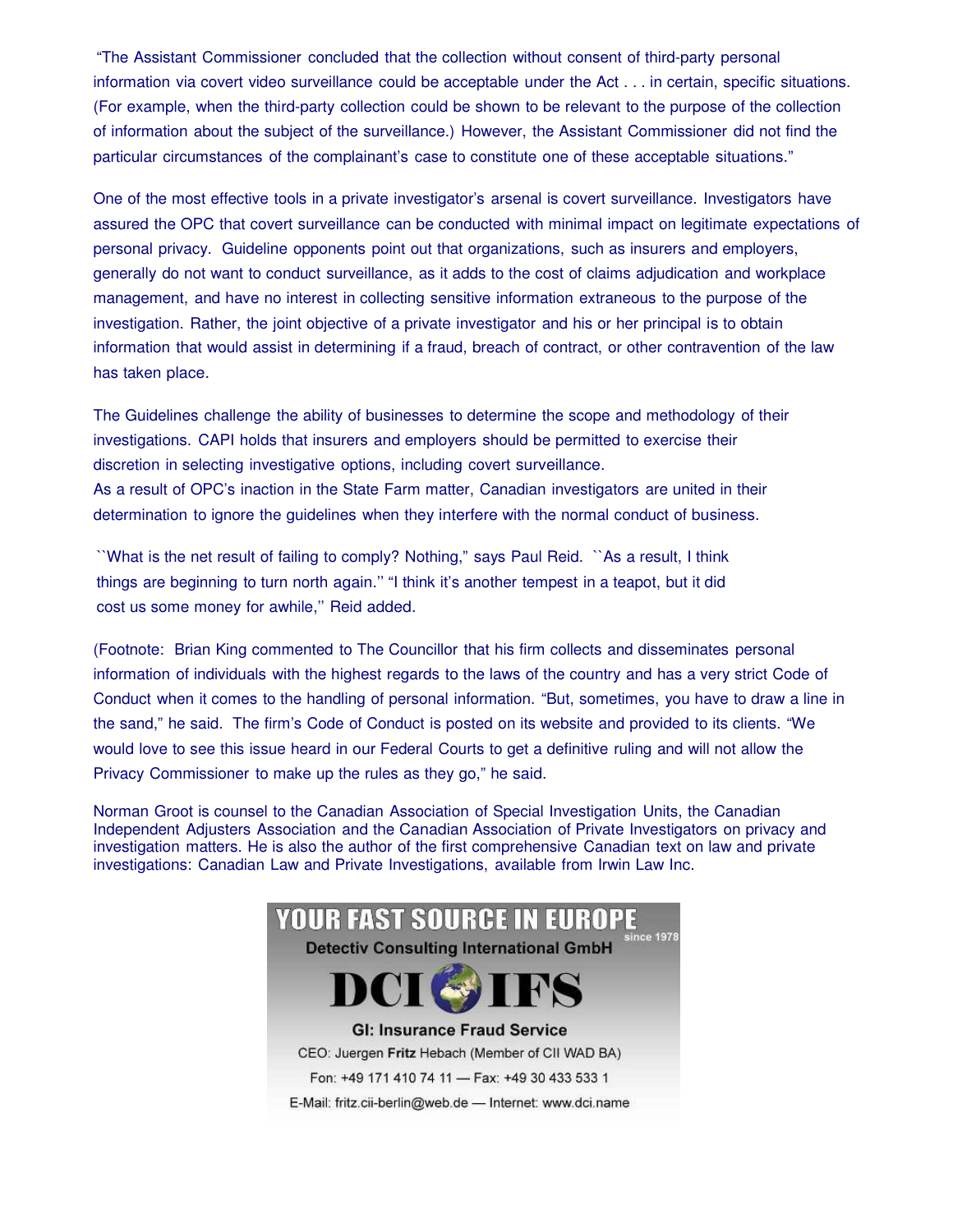#### **Foreign Corruption Enforcement Potential Growth Area for Investigators**

*By David Quinones and Ken Cummins*



WASHINGTON, D.C. -- For all the criticism lobbed at the embattled American President for heavy spending and few results, there is one area in which the Obama administration could reap monetary returns and international good will, and investigators with unique skills could capitalize, as well, despite the continuing economic crisis.

President Obama intends to replace the Bush doctrine -- which sought to spread democracy through military might and regime change – with a new movement to promote democracy by forcing exposure of corrupt government through tougher compliance and enforcement of the Foreign Corrupt Practices Act (FCPA).

Obama ordered key officials in the Pentagon, the State Department and other agencies to deliver new proposals by the end of January that would toughen FCPA compliance, increase prosecutions and promote democratic movements and the rule of law abroad by ratcheting up pressure on corrupt governments to clean up their acts.

Well-positioned investigators in places like New York already have seen an upturn in FCPA cases from the legal and corporate clients, and are sharing this business with investigators in countries where background investigations are needed. Investigators in the Middle East can expect to see a growth in FCPA cases during the Obama presidency.

Whenever a U.S. firm seeks business in a foreign country, that firm must conduct background investigations on the agents it enlists to help secure that business. These background investigations can no longer be pro forma, and must be thorough enough to convince the U.S. Justice Department that the American corporation made a serious attempt to avoid corrupt practices. Out of precaution, U.S. firms are also ordering background investigations on its American reps who act as liaisons in developing business overseas.

While the funding and focus of the FCPA have changed with the political climate since its enactment in 1977 in the post-Watergate era, its current incarnation and the corresponding enforcement arm under the Obama administration offer new opportunities for investigators. The history of the Foreign Corrupt Practices Act of 1977 has run the law enforcement gamut from headline-maker in the early-80s to being relegated to the Federal Bureau of Investigation's broom closet for most of the next two decades.

When properly wielded, FCPA cases deliver forfeited assets to help fund future investigations and enforcement. Some asset forfeiture cases under FCPA actually have the potential to yield that oh-so-elusive result for government agencies: a profit. But the Feds cannot do the job alone.

In 1981, six politicians were convicted of bribery and conspiracy for their roles in the high-profile federal FCPA sting dubbed "Abscam" (abbreviated from "Abdul Scam"). Under the umbrella of FCPA enforcement, the FBI in 1978 conjured up Abdul Enterprises and used the fake business as a means to offer bribes to 33 American politicians – money to buy asylum and other consideration for a non-existent Middle Eastern sheikh.

In 1984, American auto industrialist John DeLorean argued that he was entrapped by the FBI after he was videotaped buying a case of cocaine during an FCPA sting. With heavy-handed techniques and other overlyzealous actions by agents bolstering his defense, DeLorean's counsel earned a not-guilty verdict without calling a single witness.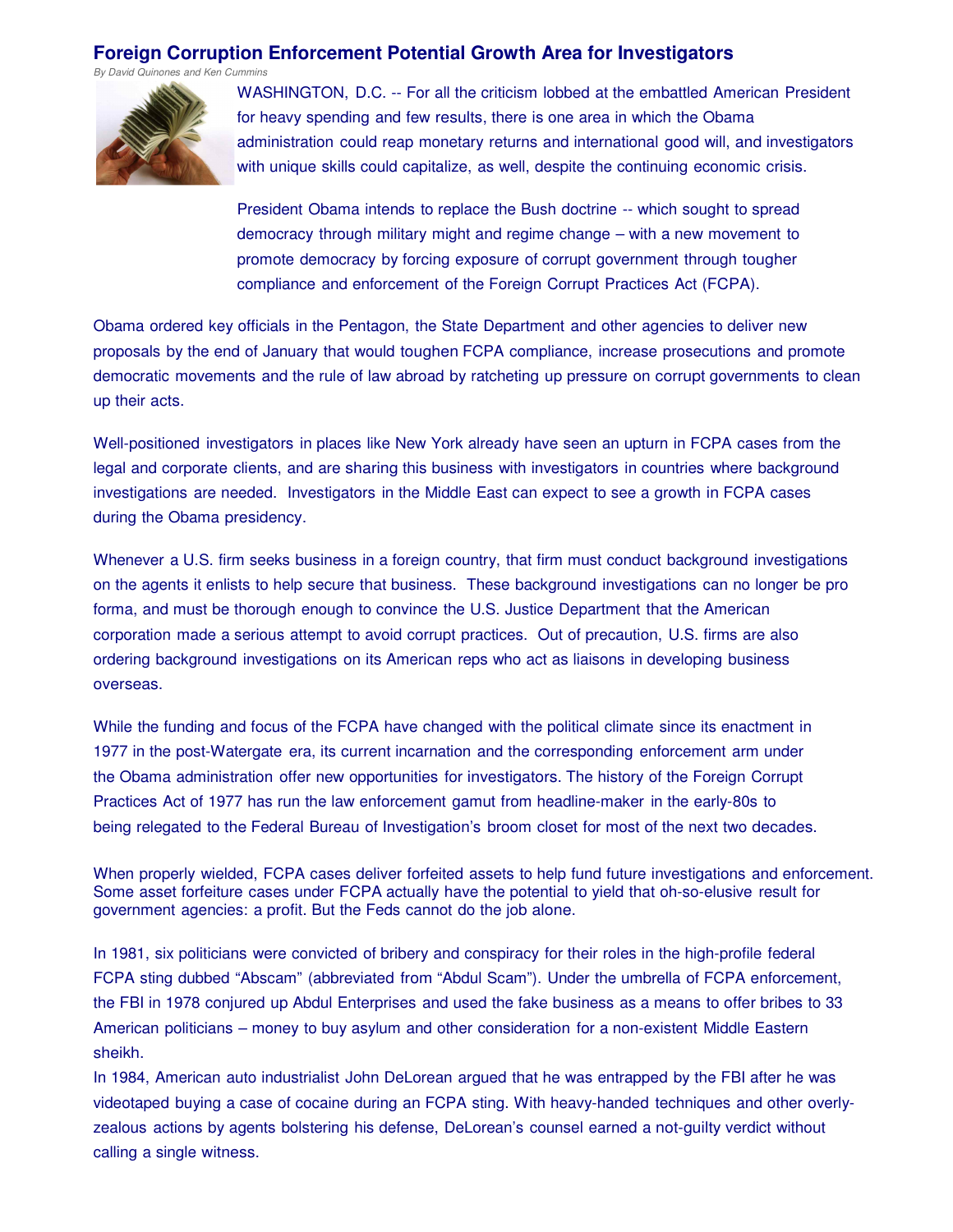After that debacle, investigators specializing in avoiding procedural defenses became hot commodities for the federal government's pursuit of high- powered, high-dollar targets. These experts represented the first investigative contractors farmed out to ensure that FCPA prosecutions reaped the harvest.

But during the George W. Bush administration, the FCPA was used largely as a tool to try corrupt individuals for bribery while distancing the crooks from their firms. Such was the case in 2003 when the Department of Justice indicted James Giffen, who acted on behalf of oil giant Texaco to procure oil fields in Kazakhstan. Giffen was painted as a rogue agent. Texaco (and later Chevron-Texaco) was not implicated. This is where the new administration has shifted gears. Instead of targeting individuals as scapegoats for the wrongdoings of corporate giants, newly- minted Assistant Attorney General Lanny A. Breuer – an Obama appointee – has used individuals to implicate companies, and then pursue restitution.

Breuer's enforcement strategy creates a windfall of asset recovery, opening more cases and the justification of contracts for investigators with specialized skills in forensic accounting and international asset tracing. Investigators retained are able to spot red flags: inflated line-items in invoices, over-payment on commissions, and on-paper relationships between corporate agents and consultants and wire transfer sources to and from secrecy havens.

Now, Obama's Department of Justice sees the anti-bribery legislation as a potential revenue stream, with the added benefit of discouraging corruption rampant in emerging markets like Africa, the Middle East and Eastern Europe. Oil and gas industries, as well as the medical suppliers were targets of the Department of Justice in 2008 and 2009; but the weapons industry has become the industry du jour.

Such was the case when FBI agents executed the largest sting in FCPA history in January, arresting 22 gun industry executives who agreed to take kickbacks to arm a fictional African president.

"This is the first time we've used the technique of an undercover operation in a case involving foreign corporate bribery," said Breuer. "The message is that we are going to bring all the innovations of our organized crime and drug war cases to the fight against white-collar criminals.''

Already, Breuer's cases have netted vast sums. From 2004 to 2007, the Department of Justice handed out corporate fines averaging \$6.4 million. In 2009, that number jumped to \$86.4 million, bolstered by multimillion dollar rulings against international telecom agent Siemens and former Halliburton subsidiary KBR. (The 2008 Siemens case was tried under the auspices of the Bush administration.)

In another illustration of this new philosophy, Novo Nordisk was ordered to pay \$9 million because of its illegal kickbacks to the Iraqi government to secure contracts providing medical supplies. Breuer has deferred prosecution of individuals involved in the bribes, opting instead to give the Danish medical manufacturer three years to pay its way out of its criminal penalty.

In 2009, the Department of Justice awarded more than \$6.5 billion in contracts -- \$1.7 billion by the FBI – including what officials call "more funding than ever" for contracted investigators who bring specific technical skills to federal operations. The \$1.7 billion figure – far and away the most the FBI has ever spent on contract services – represents a 70-percent increase in spending from 2008.



## YOUR EUROPEAN INFORMATION

If your clients do business in Europe, they might ask you: How big is this company really? Do they have sufficient<br>funds? Can I trust them with my merchandise? The need for trustworthy information doesn't stop at the border.

ISIS Europe - a cooperation of well-established investigators in 12 countries - can help you get answers. With our local knowledge and experience, we respond quick and thoroughly to your inquiries. So you can offer your clients the answers they need.

Visit us at www.feelsecure.eu.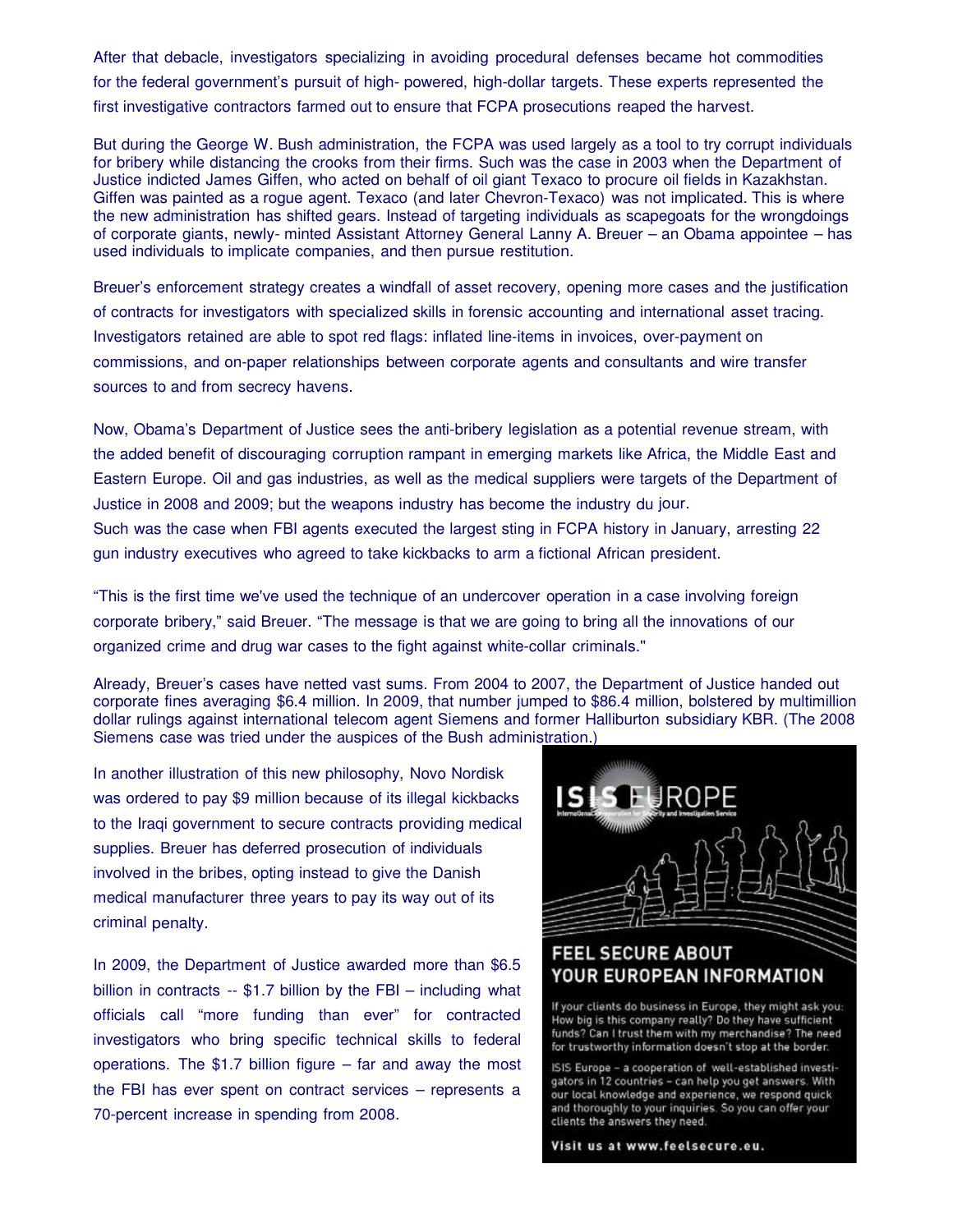At least 125 private investigation firms with expertise in specialized areas -- including forensics, foreign languages, asset-tracing and information services training – earned contracts ranging from \$42,500 to \$3.5 million for work last year, according to the website USASpending.gov. And this is only the beginning.

#### *David Quinones can be reached at dquinones@AssetRecoveryWatch.com.* Mr. Quinones is the Editorial Director of the International Association for Asset Recovery Ken Cummins is Editor of The Councillor

#### **President's Report**

*By Nancy S. Barber*



First and foremost, I want to wish a Happy New Year to all of our CII members. We live in exciting and dynamic times that challenge our profession as never before. It is our hope that CII can serve as an effective vehicle for our members to navigate the challenges presented to us by the on-going economic crisis, an increasing wave of privacy legislation and the continuing technological challenges presented by the arrival of the Internet as the primary means of communication and, indeed, global investigations.

As part of the need to keep abreast of technology, CII members will be seeing a new and improved web site this year. The board has conducted two electronic meetings so far this year, and we are using the CII web site to post board reports and updates. All of our members are encouraged to review reports posted on the board web site and keep abreast of board activity.

CII abolished holding Mid-Year meetings several years ago, and, in their place, we implemented regional meetings. This year, we have three regional meetings planned. CII owes a debt of gratitude to our Executive Regional Director, Alan Marr, along with assistance from our Third Vice-President, Eddy Sigrist, and the Membership Committee, especially Graham Dooley, for working to revive our Regional Director network. Our membership campaign is built on our Regional Director network. The Regional Directors serve as the heart and soul of our membership campaign.

The regional meetings are truly the most effective means for CII to reach out to new members, and this is especially true if we can schedule meetings in regions where we have few contacts. We are seeing much more activity from our Regional Directors. Two of our regional meetings this year are in locations where CII has never held meetings; Romania and Panama.

We have three regional meetings scheduled this year. Raul Fat will be hosting a regional meeting in Bucharest Romania from May 7 – May 8, 2010. Brett Mikkelson will be hosting a regional meeting in Panama from April 23 -25, 2010; and Glenn Eiden will host a CII regional meeting in Chicago on April 22, 2010. The Chicago regional meeting is scheduled to be held concurrent with the NCISS Conference in Chicago to take advantage of a networking opportunity.

As part of CII's advocacy on behalf of our members, we have joined three organizations that are dedicated to monitoring and lobbying on behalf of our profession. The organizations are based in Canada, Europe and the United States. CII is one of the first international members of NCISS (National Council of Investigators and Security Services, http://www.nciss.com/) which is one of several organizations in the US dedicated to legislative lobbying on behalf of our profession. CII is also a member of the European organization, IKD (International Federation of Associations of Private Detectives, http://www.i-k-d.com/), and the Canadian organization, CAPI (Canadian Association of Private Investigators, http://www.capicanada.ca/.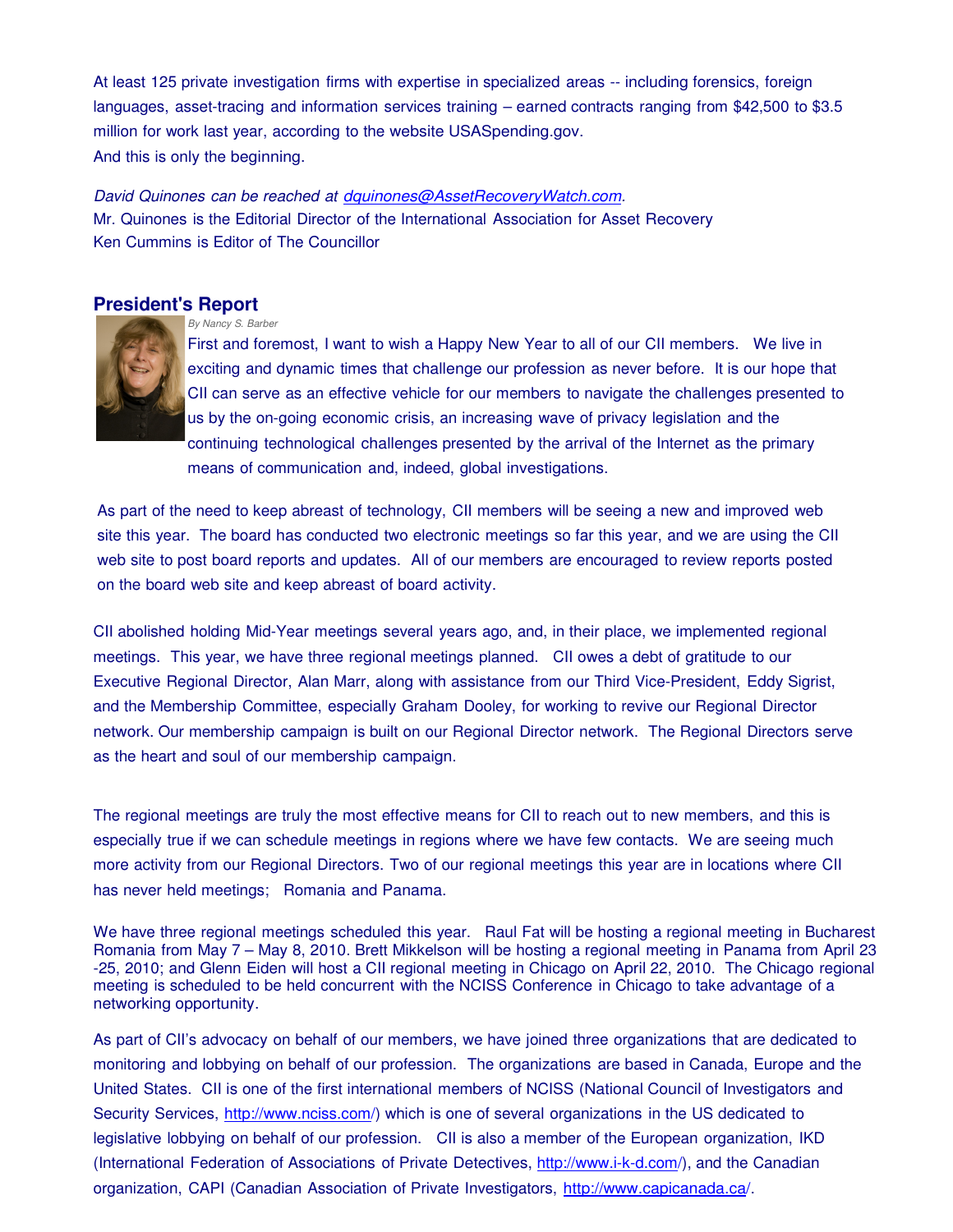CII's membership in these organizations is a reflection of our dedication to protecting our profession and monitoring privacy legislation in all international settings. Those working under legislation such as the Data Protection Act will appreciate CII's keen interest in advocating for our members by maintaining membership in these organizations.

I would like to thank Trish Dehmel for serving as the editor of The Councillor for the last six years. CII is indebted to Trish for sweeping changes, including the transition from hard copy to electronic copy. Trish was awarded the Meritorious Service Award at the AGM in Australia in September, and she deserves acknowledgement for all of her many years of service – and continued service -- to CII. She was instrumental in both the design and delivery of the Councillor for the last few years and reflects the best of what CII has among its members.

I would like to welcome and thank Ken Cummins, who has volunteered to take over as editor of the Councillor. We are experimenting with a new look and working on using our upgraded web site for the layout and distribution of the Councillor.

I am pleased to announce that CII donated to the Red Cross for Haitian Earthquake Relief. Many worthy organizations are collecting funds for assistance to Haiti. I would urge CII members to reach into your hearts and pockets and contribute to your favorite charity to assist Haiti that has suffered an incomprehensible tragedy that will take years and years to overcome.

Finally, I would like to thank the Executive Board, CII's Officers and the Regional Directors for their support. We have a fantastic team in place, and our incoming president, Roy Whitehouse, is working along with our host, Laurence Brown, C.I.I., on organizing our September 2010 AGM to be held in Wales. I am very much looking forward to seeing you either at our regional meetings and/or our AGM.

#### **Preview of the 2010 AGM**



*Cardiff's not just a City it's an experience!*

Get ready for a bumper conference in 2010. We have arranged a great schedule of events for those attending -- from tours of ancient castles to rollicking good times at country pubs. The fun starts with registration and hospitality on Tuesday, Sept. 14, and continues through the Gala Dinner on Friday, Sept. 17. Saturday will be a free day to socialize, see some of the sights you missed earlier, or start the trip home.

Why Cardiff? Well, it is the capital city of Wales, and, although it has hundreds of years of history, it is not a sprawling city. Nothing is more than 15 minutes away, which means you can spend a more leisurely time exploring the city. Walking is a good way to get around.

The Thistle Hotel (www.thistle.com,) which has recently been refurbished, has been chosen for the site of

the conference. From its location in the centre of the city, you will step out immediately into the walking streets, which will allow you to visit the attractions, shops, bars and restaurants without having to use additional transport.



Fantastic events have been arranged for both delegates and guests, which will be detailed in upcoming issues of the Councillor. While the delegates are in conference, guests will have a guest agenda of their own visiting unusual places. Meanwhile, there is an impressive seminar day lined up for the delegates focusing on "Cyber crime."' We have secured professional speakers drawn from a variety of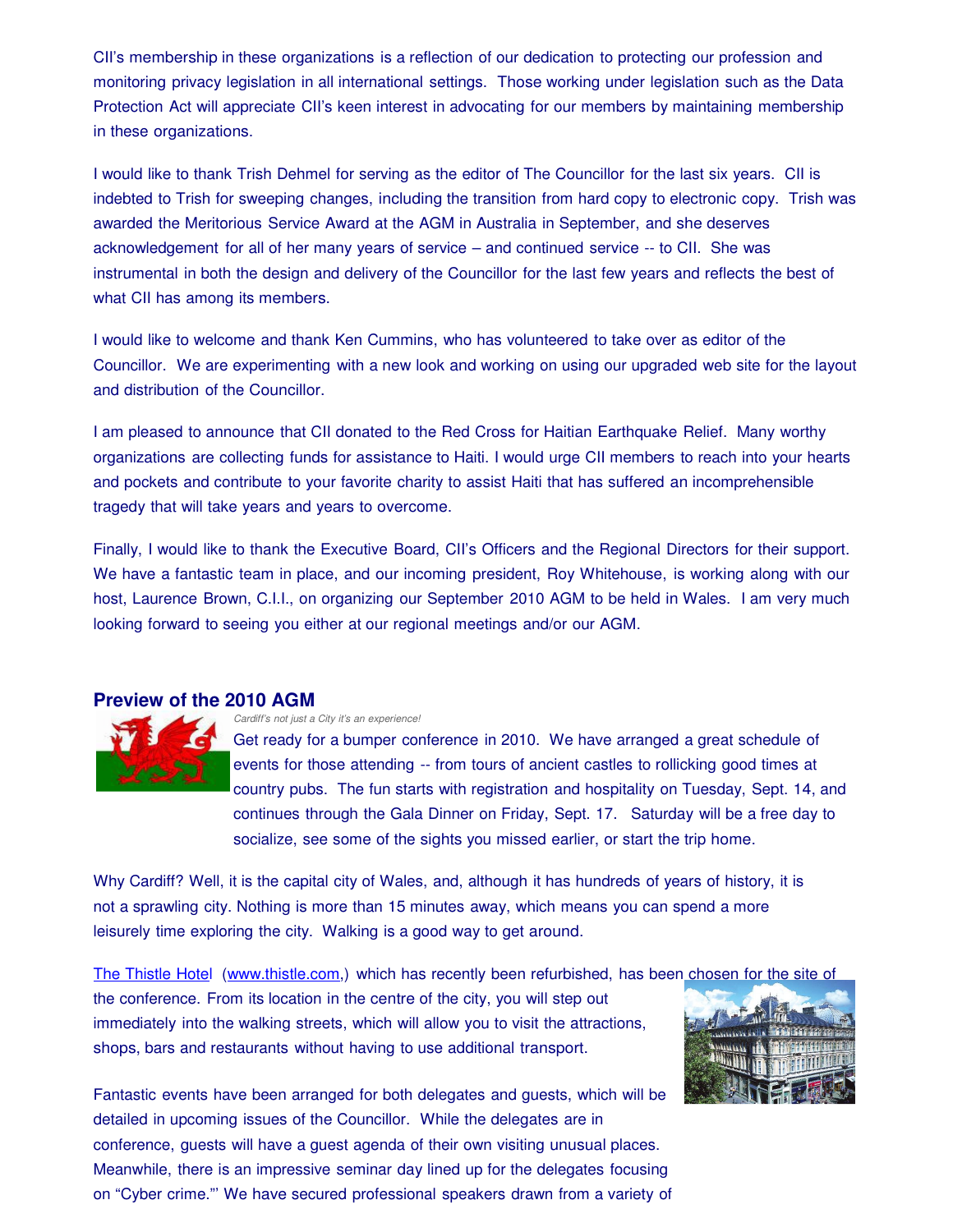

We vow to make this conference a truly memorable experience for all of you, from the welcome-reception cocktails in Cardiff Castle to the large male choir serenading you into the Gala dinner. For those who don't have to start the long trip back home on Saturday, Sept. 18, a golf day is being arranged on a firstclass course.

The conference information will be coming to you in fuller detail very soon. You will be so excited at the great deal this is going to be, you will be booking immediately so as not to be left out! We plan to deliver a truly remarkable conference with hardly any 'On Your Own' time on the agenda. It is going to be action- packed and a truly "value-for- money" experience.

Cardiff is easy to get to. From London's Heathrow airport, it is about a two-hour drive. But, for those who can fly into Schiphol airport, Amsterdam, it is a short hop over to Cardiff Airport, which serves most major European cities. Members coming from European countries will find Cardiff a convenient location, as well. You can fly direct; or you can fly into Bristol -- which is only an hour's drive away – or Birmingham, around two hours away by car. We also suggest that you stay longer and make this a holiday, as well. Wales is a fantastic country with something for everyone.

#### Go to:

http://web.memberclicks.com/mc/community/eventdetails.do?eventId=197986&orgId=coii&recurringId=0 and register your attendance and book your hotel. Places are limited, and this being a great offer, rooms will go quickly.

See you all there in September.

Your AGM Conference Team (Roy Whitehouse and Laurence Brown)

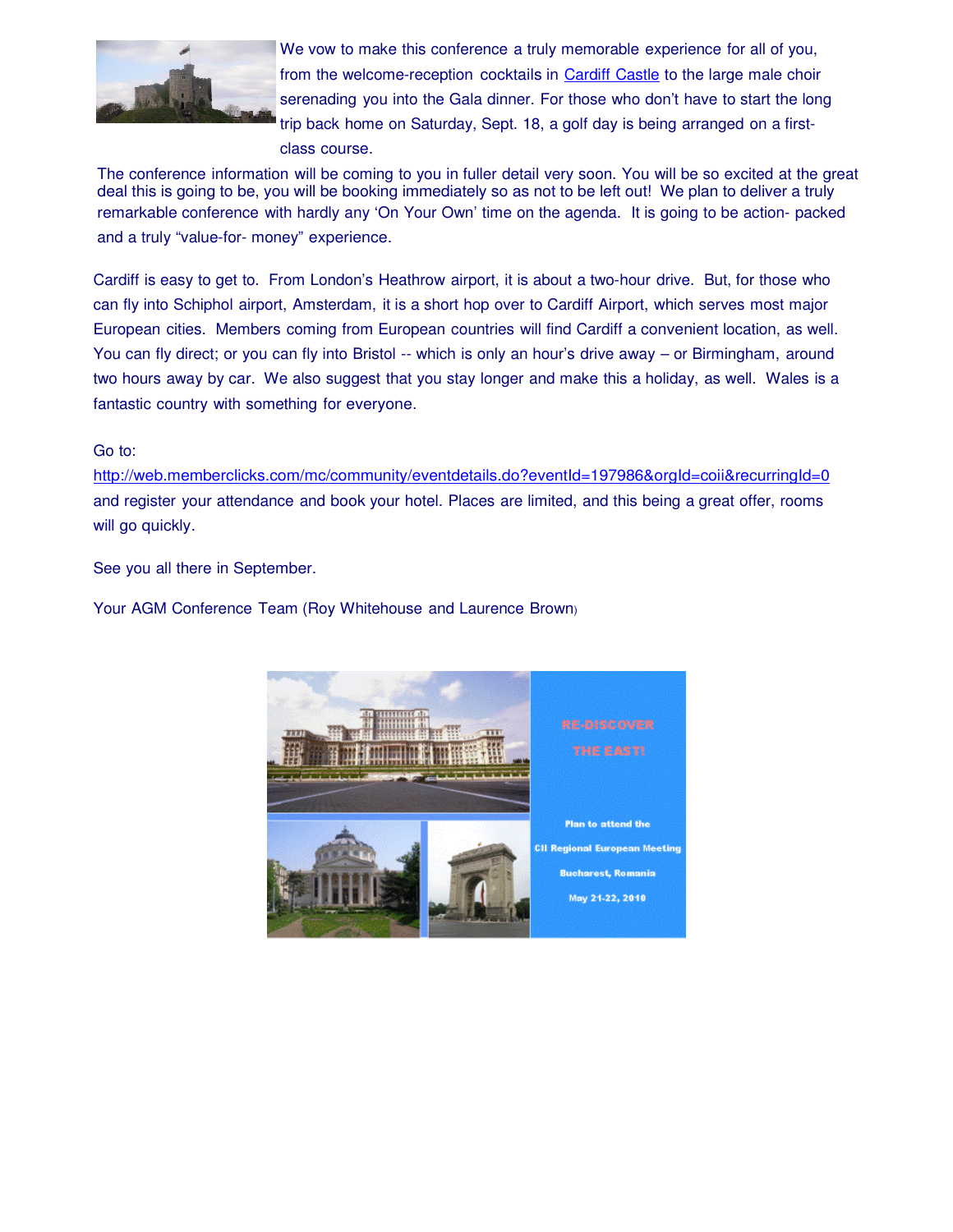#### **Editor's Note**

This is my first issue, and I welcome everyone's input and support. Former Editor Trish Dehmel set the bar pretty high, so it's going to take hard work, and a team effort, to live up to those standards. The Councillor is for, by and about CII members and our profession. In this first issue, we examine the impact of the new Canadian privacy guidelines on investigators. Future issues will be devoted to discussing similar laws and restriction in other countries. Please send your submissions. I promise that most will see publication, although a re-write may be required now and then. Joan Beach will be writing a regular column devoted to news about the Members. Send her your items about family, friends and fun at *Joanmbeach@aol.com*. All ideas and suggestions are

welcome. *Ken Cummins*

#### **CII New Applicants**

**Yong Lu Liu**

Guangzhou Li Zi Investigation Ltd. (86)20-3333-3110 33337771@vip.163.com

**Jesse Martell** Martell Investigations 323-478-0241 jmartell@ix.netcom.com

**Scott Shaffer** Kreller Group Inc. 513-723-8011 sshaffer@kreller.com

**Gregory Suhajda** Veritas Global LLC 248-203-2020 gsuhajda@veritas-global.com

**Michael Warburton** Amethyst Consultancy Ltd. 44-208 847 4741 mwarburton@live.co.uk

**Ole Worm** PI-Consult 45-70209905 investigator@pi-consult.dk